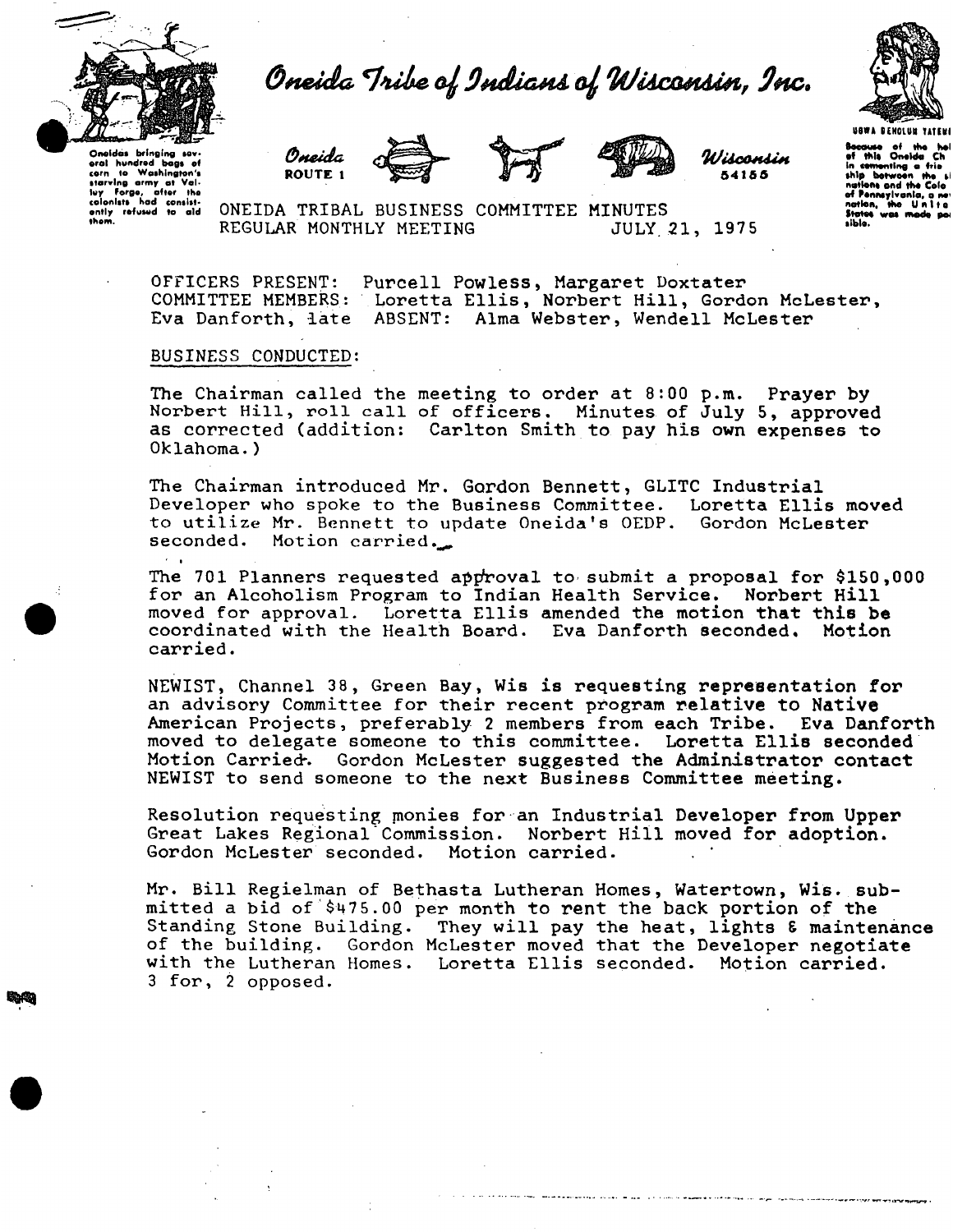



Oneidas bringing sev eral hundred bags of In Workington's .... corn to Washington's<br>starving army at Valley Forge, after the<br>colonists had consistently refused to ald<br>them,<br>them,



ONEIDA MINUTES





JULY 21, 1975



Page 2

Wisconsiss 54155

yh le wiina a

Discussion of Indian Action Team contract. Loretta Ellis moved that the I.T.A.C. proposal include training for carpenters, electricioans, and secretaries. Secretaries currently employed will take a test for an achievement level & if they don not attain this level, they will also take this training. Gordon McLester seconded. Motion carried. Norbert Hill moved to approve Gary Schuyler as Director of the Indian Action Team Program. Gordon Molester seconded. Motion carried.

Discussion of the Oneida Lutheran Church. The Reverend Hines is asking \$25,000.00. Norbert Hill's motion to purchase the property, had no response. Loretta Ellis moved to adopt a resolution to offer the Lutheran Church \$20,000.00 for their property. Norbert Hill seconded. Motion carried.

## LAND BUSINESS

Loretta Ellis moved to approve Allan King's commercial lease application for auto salvage business. Norbert Hill seconded. Motion carried. Gordon McLester moved that the 701 Planners, the Industrial Developer, and the Land Committee form a Committee to work on ordinances for commercial leases. Loretta Ellis seconded. Motion carried.

Mr. & Mrs. James Skenandore requesting a lease assignment to the Bank. Loretta Ellis moved to approve their request contingent on the description of their house trailer as collateral. Gordon McLester seconded. Motion carried.

Morbert Hill moved to approve Floyd Metoxen application for residential lease. Gordon McLester seconded. Motion carried.

## HEALTH CENTER BUSINESS

The Health Director recommended the hiring of Marilyn Nixon as R.N. for the Health Center. Eva Danforth moved to approve the hiring of Marilyn Nixon. Gordon McLester seconded. Motion carried.

Discussion of CHR position. The Health Director recommended readvertising the CHR position & looking for funding for a R.N. from other sources. Loretta Ellis moved the Health Director & Tribal Administrator seek funding for a R.N. Gordon McLester seconded. Motion carried.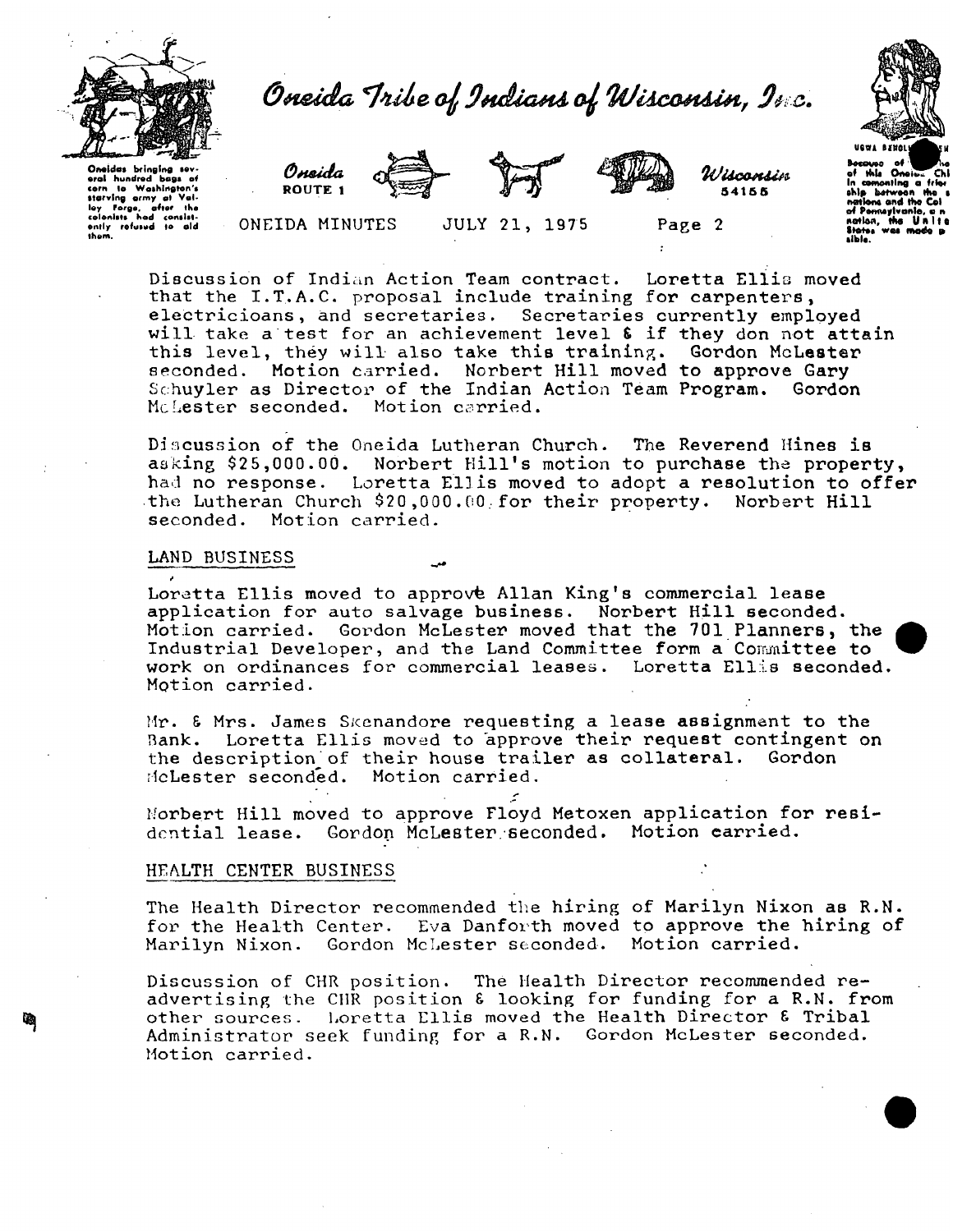



las bringing sev oral hundred baas -4 oral hundred bags of<br>starving orny at Vashington's<br>starving orny at Val.<br>ley forge, after the<br>colonists had consist-<br>only refused to aid tham.



ONEIDA MINUTES



Uiscossiss **B41BB** 

Page 3

**VOWA BEHOLUM TATENE** ausa of the hol<mark>.</mark><br>This Onelda Chle menting a friend<br>batween the ĺn shin hati wylvania

Norbert Hill moved to re-advertise the CHR position. Margaret Doxtater, seconded. Motion lost. 2 for, 3 against.

Loretta Ellis moved to hire someone from the origianl applicants. Motion was seconded and carried 3 for, 2 against.

JULY 21, 1975

Loretta Ellis moved to table discussion on the Physician's Assistant for more information. Gordon McLester seconded. Motion carried.

The CETA Manpower Board recommended Ron Skenandore for Program Specialist. Ron has requested a leave of absence from the Headstart Program from 7-7-75 until 8-31-75, at which time he'll know if the Program Specialist will be refunded. Loretta Ellis moved to approve the CETA recommendation. Gordon McLester seconded. Motion carried 4 for, 1 opposed.

The CETA Board recommended the hiring of the following Health Assistants; Florence Metoxen, Helen Webster & Debbie Wisneski (Delphine Smith has taken another position) Loretta Ellis moved to approve. Eva Danforth seconded. Motion carried.

Mr. Lou Barone would like the Tribe to sign a standard form of agreement to go into effect when funding is available for the Nursing Home. Norbert Hill moved to approve. Eva Danforth seconded. Motion carried, 4 for, 1 opposed.

An election board was selected - Judy Barton, Edith Reed, Dave Cannon, Nancy Summers, & Harriet Alicea - Irene Moore will contact Tribal members for one more board member.

Sonny King read a letter from Fr. Westlund turning title of church property for recreational purposes over to the Oneida people. **Norbert** Hill moved to accept the land. Gordon McLester seconded. Motion carried.

Irene Moore asked the Tribe to donate \$75.00 toward a picnic in honor of Mr. Bill Bolin; to be held a 5 p.m., July 24 at Pamperin Park. Gordon McLester moved to donate the \$75.00. Norbert Hill seconded. Motion carried.